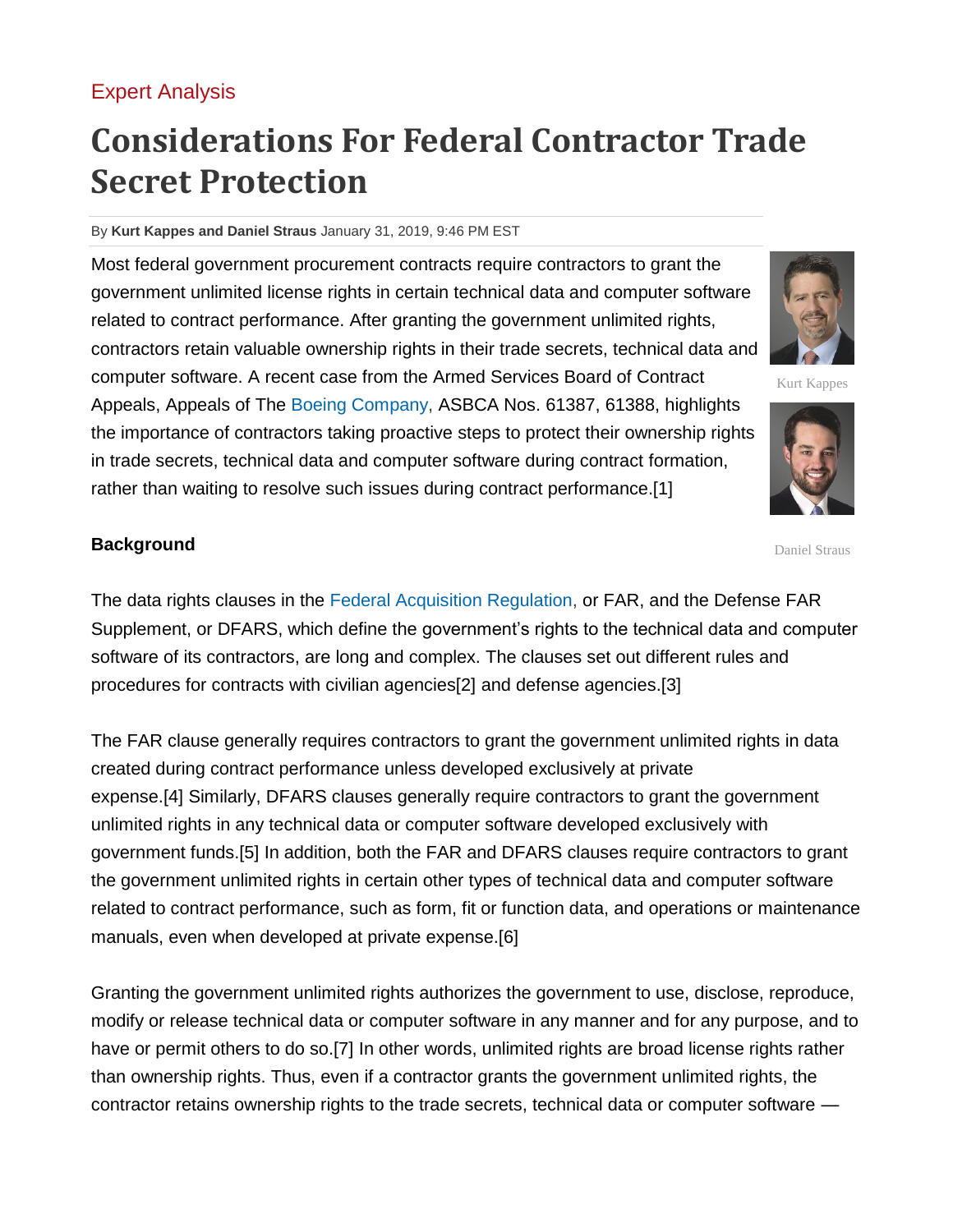unless specified otherwise in the contract. Indeed, the DFARS clauses describe a grant of unlimited rights as a "royalty free, world-wide, nonexclusive, irrevocable license," and state that "[a]ll rights not granted to the Government are retained by the Contractor."[8] Similarly, the FAR clause states that the contractor retains the rights to use, release, reproduce and distribute trade secrets, data or software delivered pursuant to a contract unless otherwise specified.[9]

In practice, the value of a contractor's residual ownership rights can be significantly impaired by the government's right to distribute technical data and computer software to third parties. Nothing in either the FAR or DFARS clauses explicitly prohibits the government from authorizing third parties to use unlimited rights in technical data or computer software for commercial purposes. What's more, the standard clauses limit the contractor's ability to use restrictive legends on data and software deliverables. The FAR clause prohibits contractors from asserting copyright in unlimited rights data without the contracting officer's, or CO's, authorization, and authorizes the government to "cancel or ignore" any "restrictive or limiting markings not authorized by" the contract.[10] While the DFARS clauses permit contractors to include copyright legends,[11] the clauses prohibit contractors from including any restrictive markings unless explicitly authorized by the contract.[12]

#### **The Facts in Boeing**

In 2015 and 2016, the government awarded Boeing two contracts, each containing DFARS 252.227-7013, to perform work under the F-15 Eagle Passive/Active Warning Survivability System. During contract performance, Boeing submitted data deliverables containing a legend with a copyright notice and a statement that "NON-US GOVERNMENT ENTITIES MAY USE AND DISCLOSE ONLY AS PERMITTED IN WRITING BY BOEING OR BY THE US GOVERNMENT."

On July 31, 2017, the CO issued a final decision stating Boeing's inclusion of the legends, as well as two proposed alternate legends, violated the contract's marking requirements set out in DFARS 252.227-7013(f), instructing Boeing to remove the legends from the data deliverables at its own expense. Boeing appealed the CO's final decision to the ASBCA and moved for summary judgment seeking a declaration that DFARS 252.227-7013(f)'s restrictions on markings failed to protect its intellectual property rights, including trade secrets, as required by 10 U.S.C. Section 2320. Section 2320 prohibits [U.S. Department of Defense](https://www.law360.com/agencies/u-s-department-of-defense) regulations from impairing any right of any contractor with respect to patents or copyrights, or any other right in technical data otherwise established in law, including trade secrets.

### **The ASBCA's Decision**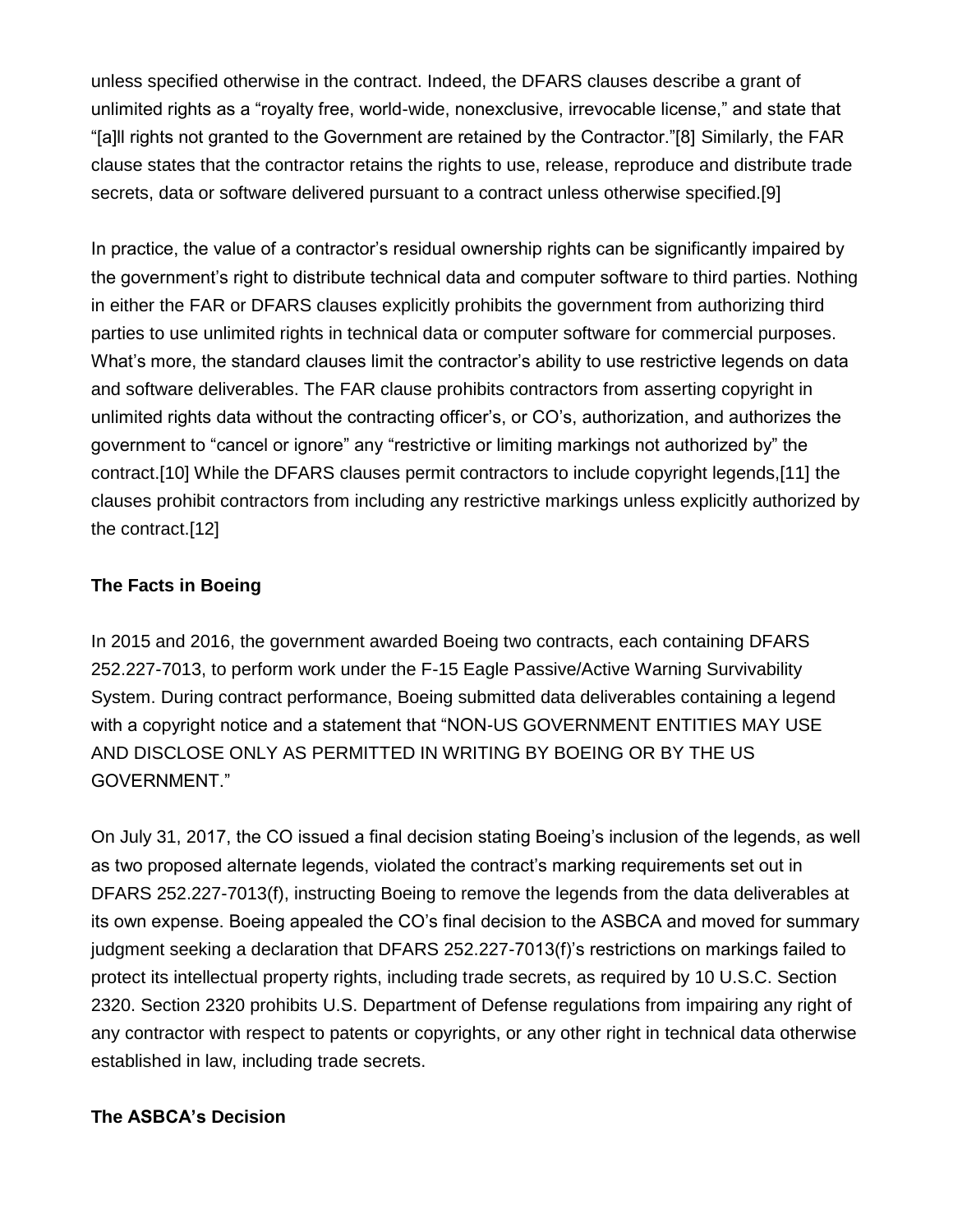The board denied Boeing's motion for summary judgment.

First, the board found that the data rights clause prohibited Boeing from including any legends besides the legends specified in DFARS 252.227-7013(f), and that none of Boeing's proposed legends were specified in DFARS 252.227-7013(f).

Second, the board held that the record was not sufficient for summary judgment because it remained unclear what intellectual property rights, if any, the clause's marking restrictions impaired. The board concluded that because Boeing granted the government unlimited rights in the technical data deliverables, and the contract granted the government the right to release or disclose the data to third parties without restriction, Boeing likely lacked trade secret protections for the data.

The board further concluded that additional fact-finding was needed to determine the specific nature of the intellectual property right that Boeing claimed was impaired by the data-rights clause.

#### **Takeaways**

The standard FAR and DFARS clauses grant the government unlimited license rights in contractor-owned data and software. The clauses do not restrict the government from providing copies to third-party competitors. And while there are some limitations on using certain unlimited rights technical data or computer software "by or on behalf of the Government" as a practical matter, recipients may well use the data for commercial purposes. Moreover, the clauses strictly limit the legends that contractors may affix to data or software deliverables. As demonstrated in Boeing, contractors may wish to mitigate these issues during contract formation; it may be too late to address them during contract performance.

The Boeing decision was a denial of summary judgment. Future proceedings may lead to a more favorable resolution for Boeing. Indeed, as the board observed, "Boeing's compromise legend clearly states that the government has unlimited rights and can grant authority to others so it is not clear what type of 'downstream confusion' this might cause."[13] How the matter ultimately gets resolved does not detract from the observation that heartache and expense might be avoided on the "front end" of contract formation.

To that end, contractors may wish to encourage agencies to include specially negotiated license rights authorizing contractors to affix special rights legends to data, trade secrets and software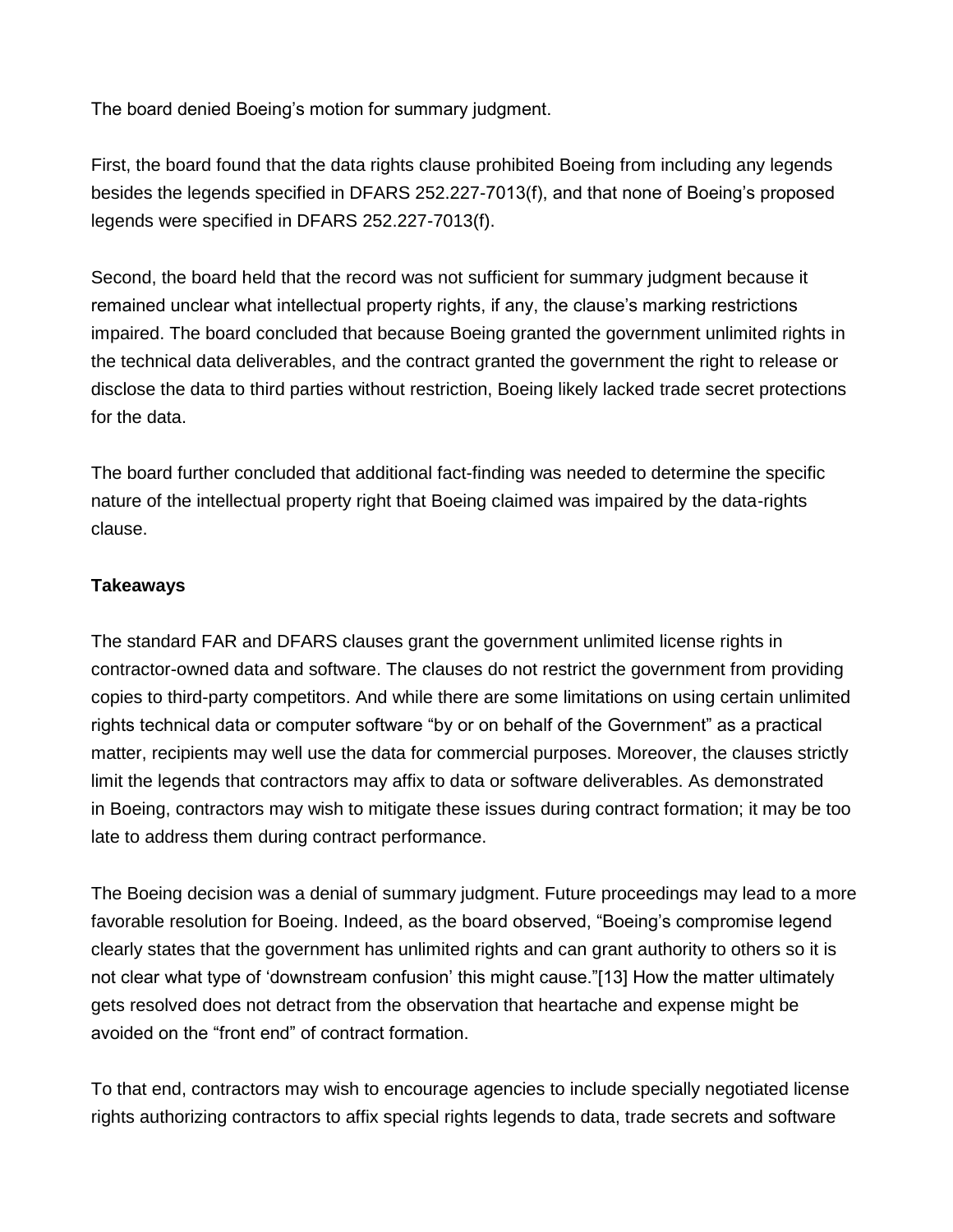deliverables stating: (i) the contractor possesses ownership rights in the technical data, trade secrets, or computer software and (ii) third parties must obtain a license from the contractor or the government to use the technical data or computer software in any way.

The DFARS clauses specifically allow defense agencies to negotiate such special rights.[14] While the FAR clause does not include a special rights provision, nothing in the FAR prohibits the government from including a clause authorizing the inclusion of such a special-rights notice. Indeed, FAR 27.402(b) recognizes that "[c]ontractors may have proprietary interests in data," and instructs agencies to "balance the Government's needs and the contractor's legitimate proprietary interests." The inclusion of such legends may enhance a contractor's ability to maintain trade-secret protections and discourage competitors from engaging in unauthorized use of the contractor's technical data or computer software. At the very least, it would demonstrate that the contractor took reasonable measures to protect its trade secrets.

For contracts with civilian agencies, contractors should also seek the inclusion in the contract of FAR 52.227-14 Alternate IV, which states,

"the Contractor may assert copyright in any data first produced in the performance of this contract. When asserting copyright, the Contractor shall affix the applicable copyright notice of 17 U.S.C. § 401 or 402 . . . to the data when such data are delivered to the Government[.]" Otherwise, civilian-agency contractors must seek prior approval from their COs during contract performance to affix copyright notices to their technical data or computer software deliverables. The standard DFARS clauses permit the contractor to use copyright notices. The inclusion of copyright notices will put third parties on notice that the contractor has rights in the technical data or computer software.[15]

*Kurt A. [Kappes](https://www.gtlaw.com/en/professionals/k/kappes-kurt-a) is co-managing shareholder of Greenberg Traurig LLP's [Sacramento](https://www.law360.com/firms/greenberg-traurig) office and co-chair of the firm's labor and employment practice's complex employment litigation and trials group.*

*Daniel D. [Straus](https://www.linkedin.com/in/daniel-straus-67495930/) is a law clerk/JD at the firm.*

*The opinions expressed are those of the author(s) and do not necessarily reflect the views of the* firm, its clients, or Portfolio Media Inc., or any of its or their respective affiliates. This article is for *general information purposes and is not intended to be and should not be taken as legal advice.*